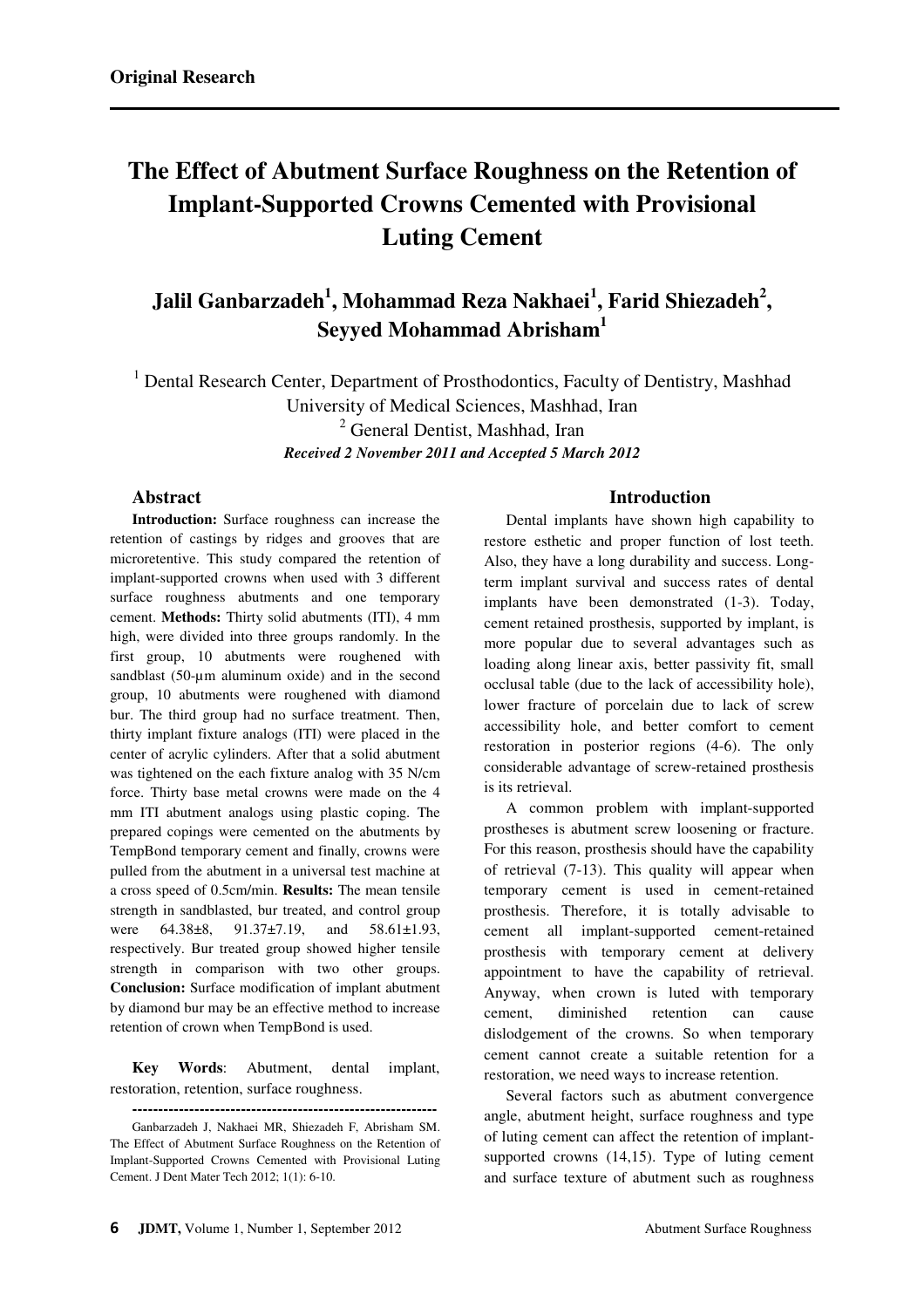are among the instances that can be changed by the clinician. In implant-supported restorations, different cements have shown different amount of retention (16-21). Surface roughness can also increase the retention of castings by ridges and grooves that are micro retentive (22-26). Therefore, the aim of this study was to evaluate the effect of abutment surface roughness on the retention of the crowns cemented with temporary cement.

#### **Materials and Methods**

Thirty ITI solid abutments (Strauman, Basel, Switzerland, Art No: 048.540), 4mm in height were selected and divided into 3 groups randomly. The first group was treated by sandblast (50-µm aluminum oxide) and the second group by an ISO 016 cylinder diamond bur (Tees kavan, Tehran, Iran); however, the last one had no treatment as control group. Thirty fixture analogues (Strauman, Art No: 048.124) were placed in the center of acrylic cylinder (Marlic CO, Tehran, Iran), 2mm above the margin. Afterward, abutments were closed on mounted analogues and were tightened with an ITI torque wrench with 35 N/cm (Strauman, Art No: 046.049). Thirty ITI abutment analogues (Strauman, Art No: 048.160) were selected and plastic copings (Strauman, Art No: 048.245) were placed on each abutment analogue. Then, shape and height of each coping were formed with blue inlay wax. Wax rings were added to the occlusal portion of the waxed copings. Specimens were invested and casted by base metal alloys (Verabond, Alba Dent, USA). The copings were seated on abutments and the insertion was tested with fit checker. Any marginal discrepancy or other visible problems caused the procedure to be repeated. Crowns and abutments were cleaned off pollution through boiling water and then were irrigated by normal saline. The copings were cemented on abutments using TempBond cement (Kerr, Salerno, Italy). Crown's margins were checked before cementation by a probe. Temporary cement were prepared according to manufacturer's instructions and placed in the crown. The copings were placed on corresponding abutments and were held in place with finger for 10 seconds. Then they were subjected to 6 Kg load for 10 minutes. Excessive cements were removed with the aid of an explorer after setting. Then samples were stored in distilled water at 37ºC for 24 hours. Each specimen was attached to universal testing machine (Instron 5565, Instron Corp, Cnton, Mass) with a 500Kg load cell and cross head speed of 0.5 cm/min. Crowns were pulled from the abutment and the ultimate tensile strength was recorded in Newton.

Collected data were analyzed by SPSS v 11. Results were analyzed using one-way analysis of variance (ANOVA) and Tukey's HSD tests.

#### **Results**

One-way ANOVA showed significant difference among the three groups  $(P<0.001)$  (Table 1). Tukey HSD test revealed the mean tensile strength of bur treated abutments was significantly higher than two other groups (P<0.0001) but there was no significant difference between sandblasted and control group (P=0.19) (Table 2).

| <b>THERE</b> IF ONE WHY THAT IT TOT REMOVED SERVICING $(11)$ |    |         |         |                |                |  |  |  |
|--------------------------------------------------------------|----|---------|---------|----------------|----------------|--|--|--|
| <b>Source</b>                                                | Df | Sum of  | Mean    | <b>F</b> value | <b>P</b> value |  |  |  |
|                                                              |    | squared | squares |                |                |  |  |  |
| <b>Between</b><br>Groups                                     | 2  | 6117.99 | 3058.99 | 59.11          | .0001          |  |  |  |
| Withen Groups                                                | 27 | 1397.05 | 51.74   |                |                |  |  |  |
| Total                                                        | 29 | 7515.05 |         |                |                |  |  |  |

**Table 1.** One-way ANOVA for tensile strength (N)

**Table 2.** Mean tensile strength (N) for various surface roughness abutments

| Abutments surface roughness       | N.  |                  | $Mean \pm SD$ Tukey HSD test |
|-----------------------------------|-----|------------------|------------------------------|
| a) Sandblasted                    | 10  | 64.38+8          | a:b $P<0.001$                |
| b) Bur treated                    | 10. | $91.37 \pm 7.19$ | a:c $P=0.19$                 |
| c) No surface treatment (control) | 10  | $58.61 \pm 1.93$ | b:c $P<0.001$                |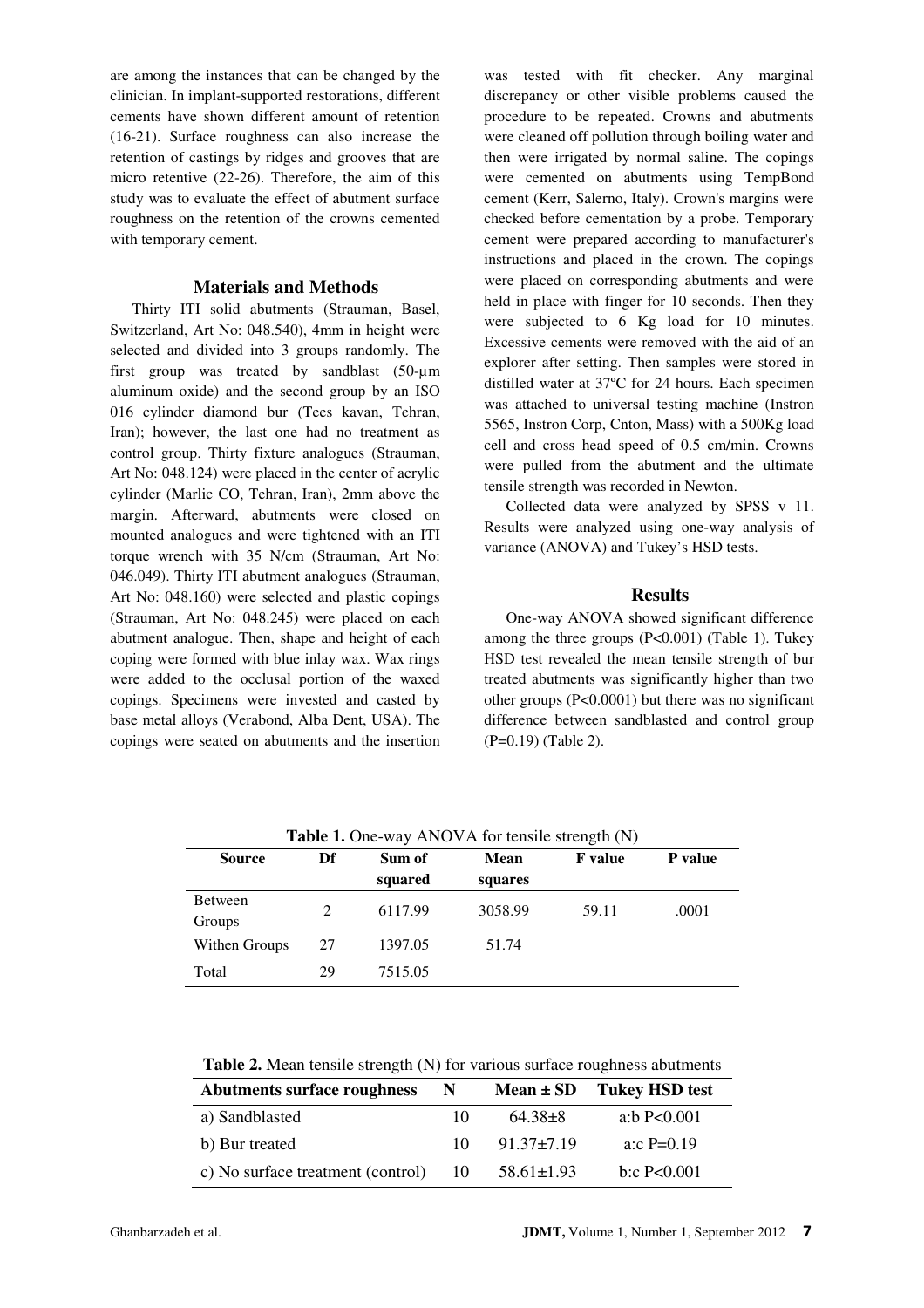## **Discussion**

In this study, the effect of surface treatments of abutments on the retention was evaluated. This study demonstrated that roughening the surface of abutment by a bur increases the retention of cemented crowns in comparison with sandblast and control groups. Sandblasting the surface of abutment was not as effective as roughening it by bur.

One of the major concerns of cemented restorations is the challenge of retrieval when an abutment screw loosens. When selecting a luting agent, it is important for the cement to be easily manipulated and removed without any damage to implant components. For this reason a restoration is cemented with temporary cement at delivery appointment. On the other hand, the repeated dislodgement of restoration can always be a problem when implant-supported restorations are luted with a temporary cement. So in cases where temporary cement cannot maintain a proper retention for restoration, we need methods to increase retention. In fact, the retention of crown should be in a way to allow retrieval when necessary and at the same time it should have sufficient retention during function and should not dislodge off the abutment frequently (19). There are so many factors involved in retention of implant supported crowns such as angle of convergence in abutment, surface area of abutment, abutment height, surface roughness and type of luting cement used. A few factors can be controlled by clinicians in order to increase retention and surface roughness is one the most important factors that a clinician has control over it.

Inside the mouth, implant-supported restorations are under the influence of various forces such as shear, tensile and compressive and the combination of these forces can create different dynamic forces resulting in the dislodgement of restoration. Creating in vitro dynamic conditions similar to those in the mouth is difficult. Therefore, this study was done in static conditions to be able to focus on the interaction of surface roughness of abutment and the retention of crown. In this study only one type of abutment and cement were used. Various results can be obtained if other abutments or cements are tested for the interaction, because the interaction depends on the type of the material.

It has been demonstrated that bond strength can be significantly different based on cement type and surface roughness (27). Sandblasting the surface of abutment can increase resistance to dynamic lateral loading and the amount of this increase is different in various cements (28). According to the study of de Campos et al. (29), sandblasted and grooved abutment can create retentive strength 2.4 times more than machined abutment. Moreover, in this study, retentive strength in sandblasted and grooved abutments was similar. In a study by Kim et al. (30) provisional crowns were made on solid titanium abutments and cemented by TempBond. The retention between two sandblasted and burroughened abutments did not show significant difference. In the recently stated study and the present one, the type of abutment, temporary cement and test were the same. Different results show that in addition to abutment surface conditions and cement type, the material that the crowns are made of it can effect on retention.

The results of this study indicated that the retention of metal crowns on titanium abutments noticeably increases with factors such as roughening the surface of abutment with a diamond bur. This matter is very practical in clinics because it's very important to access a method which enables clinicians to cement crowns on titanium abutments with a long-term durability in spite of temporary cement. The suggestion for future study is to assess the effect of preparation of abutment, cement type, crown material and abutment materials

#### **Conclusion**

Surface modification of implant abutment by diamond bur improved the retention of metal crowns when cemented by TempBond.

#### **Acknowledgment**

This article is based on Farid Shiezadeh's undergraduate thesis (No. 2231). It has been supported in part by Dental Research Center and Vice Chancellor for Research of Mashhad University of Medical Sciences.

### **References**

- 1. Simonis P, Dufour T, Tenenbaum H. Long-term implant survival and success: a 10-16-year follow-up of non-submerged dental implants. Clin Oral Implants 2010; 21: 772-7.
- 2. Krennmair G, Seemann R, Schmidinger S, Ewers R, Piehslinger E. Clinical outcome of root-shaped dental implants of various diameters: 5-year results. Int J Oral Maxillofac Implant 2010; 25: 357-66.
- 3. Lambert FE, Weber HP, Susarla SM, Belser UC, Gallucci GO. Descriptive analysis of implant and prosthodontic survival rates with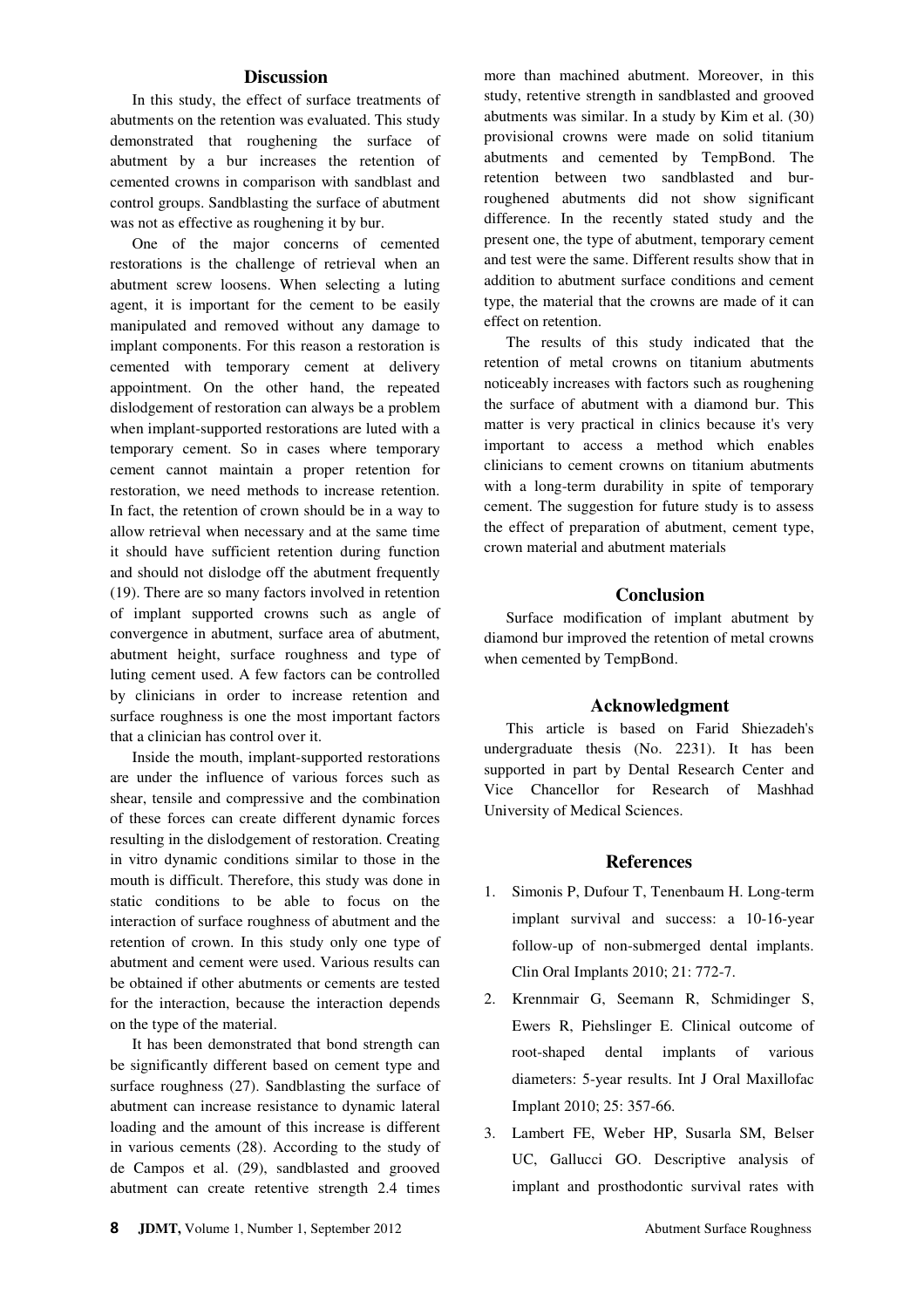fixed implant-supported rehabilitations in the edentulous maxilla. J Periodontol 2009; 80: 1220-30.

- 4. Akça K, Iplikçioğlu H, Cehreli MC. Comparison of uniaxial resistance forces of cements used with implant-supported crowns. Int J Oral Maxillofac Implant 2002; 17: 536-42.
- 5. Breeding LC, Dixon DL, Bogacki MT, Tietge JD. Use of luting agents with an implant system: part I. J Prosthet Dent 1992; 68: 737-41.
- 6. Chee W, Felton DA, Johnson PF, Sullivan DY. Cemented versus screw-retained implant prostheses: which is better? Int J Oral Maxillofac Implant 1999; 14: 137-41.
- 7. Gunne J, Jemt T, Lindén B. Implant treatment in partially edentulous patients: a report on prostheses after 3 years. Int J Prosthodont 1994; 7: 143-8.
- 8. Kallus T, Bessing C. Loose gold screws frequently occur in full-arch fixed prostheses supported by osseointegrated implants after 5 years. Int J Oral Maxillofac Implant 1994; 9: 169-78.
- 9. Laney WR, Jemt T, Harris D, et al. Osseointegrated implants for single-tooth replacement: progress report from a multicenter prospective study after 3 years. Int J Oral Maxillofac Implant 1994; 9: 49-54.
- 10. Jemt T, Lekholm U. Oral implant treatment in posterior partially edentulous jaws: a 5-year follow-up report. Int J Oral Maxillofac Implant 1993; 8: 635-40.
- 11. Jemt T, Linden B, Lekholm U. Failures and complications in 127 consecutively placed fixed partial prostheses supported by Brånemark implants: from prosthetic treatment to first annual checkup. Int J Oral Maxillofac Implant 1992; 7: 40-4.
- 12. Zarb GA, Schmitt A. The longitudinal clinical effectiveness of osseointegrated dental implants: the Toronto study. Part III: problems and

complications encountered. J Prosthet Dent 1990; 64: 185-94.

- 13. Sones AD. Complications with osseointegrated implants. J Prosthet Dent 1989; 62: 581-5.
- 14. Bernal G, Okamura M, Muñoz CA. The effects of abutment taper, length and cement type on resistance to dislodgement of cement-retained, implant-supported restorations. J Prosthodont 2003; 12: 111-5.
- 15. Bresciano M, Schierano G, Manzella C, Screti A, Bignardi C, Preti G. Retention of luting agents on implant abutments of different height and taper. Clin Oral Implants Res 2005; 16: 594-8.
- 16. Wahl C, França FM, Brito RB Jr, Basting RT, Smanio H. Assessment of the tensile strength of hexagonal abutments using different cementing agents. Braz Oral Res 2008; 22: 299-304.
- 17. Lawson NC, Burgess JO, Mercante D. Crown retention and flexural strength of eight provisional cements. J Prosthet Dent 2007; 98: 455-60.
- 18. Covey DA, Kent DK, St Germain HA Jr, Koka S. Effects of abutment size and luting cement type on the uniaxial retention force of implantsupported crowns. J Prosthet Dent 2000; 83: 344-8.
- 19. Ramp MH, Dixon DL, Ramp LC, Breeding LC, Barber LL. Tensile bond strengths of provisional luting agents used with an implant system. J Prosthet Dent 1999; 81: 510-4.
- 20. Pan YH, Lin CK. The effect of luting agents on the retention of dental implant-supported crowns. Chang Gung Med J 2005; 28: 403-10.
- 21. Maeyama H, Sawase T, Jimbo R, et al. Retentive strength of metal copings on prefabricated abutments with five different cements. Clin Implant Dent Relat Res 2005; 7: 229-34.
- 22. Felton DA, Kanoy BE, White JT. The effect of surface roughness of crown preparations on